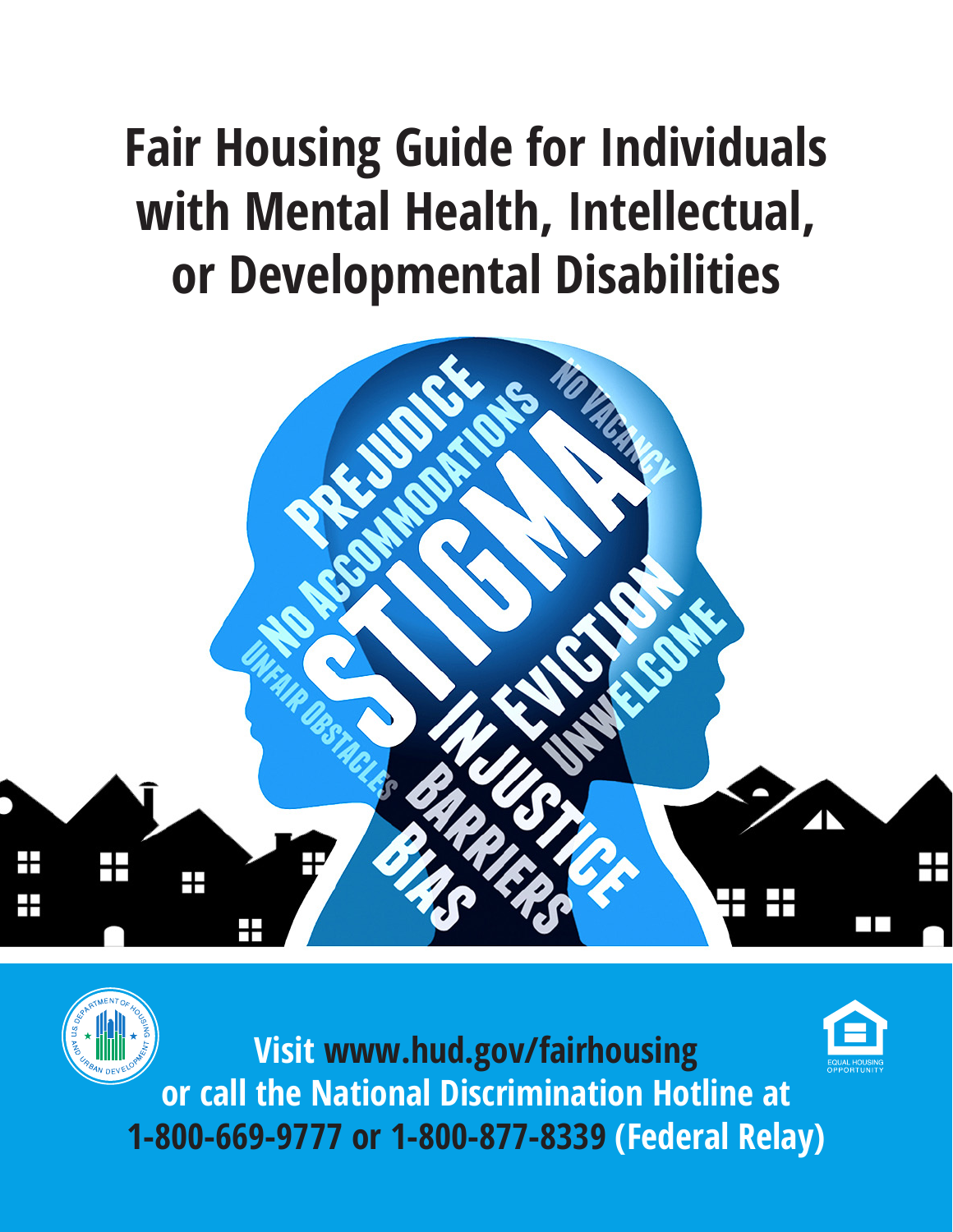## **What is housing discrimination?**

The Fair Housing Act, the Americans with Disabilities Act, and Section 504 of the Rehabilitation Act protect individuals with disabilities from discrimination in housing, including individuals with mental health, intellectual, or developmental disabilities. Examples of housing discrimination include:

- $\blacklozenge$  Refusing to rent housing to you because of a disability
- ◆ Asking about whether you have a disability or about the nature of your disability during the application process, unless the housing provider asks all applicants whether they have a disability to determine if they are qualified for housing available only to individuals with disabilities
- ◆ Refusing to provide information about or show available housing to you or a person you live with because of a disability
- ◆ Refusing to grant reasonable accommodations or allow reasonable modifications that may be necessary for you or a person you live with who has a disability to have an equal opportunity to use and enjoy the housing
- ◆ Restricting you from living in certain housing units or sections of a housing complex because of a disability
- ◆ Placing different terms or conditions upon the rental of available housing, such as charging a higher rent or security deposit because of a disability
- ◆ Placing different terms or conditions on housing because you lived in an institutional setting, such as requiring more documentation or completion of an additional screening approval process
- $\blacklozenge$  Imposing stricter screening criteria because of a disability
- ◆ Evicting you or a person you live with because of a disability
- ◆ Harassing you or a person you live with because of a disability
- ◆ Asking questions about treatment or medications
- ◆ Requiring you to accept an opening in a housing development occupied exclusively or primarily by individuals with the same or similar disabilities in order to receive housing assistance

#### **What are examples of protected mental health, intellectual, and developmental disabilities?**

Protected disabilities include (but are not limited to) mental health, psychological, intellectual, and developmental conditions, such as organic brain syndrome, depression, anxiety, bipolar disorder, post-traumatic stress disorder (PTSD), specific learning disabilities, autism, down syndrome, traumatic brain injuries, alcoholism, and drug addiction (other than addiction caused by current, illegal drug use).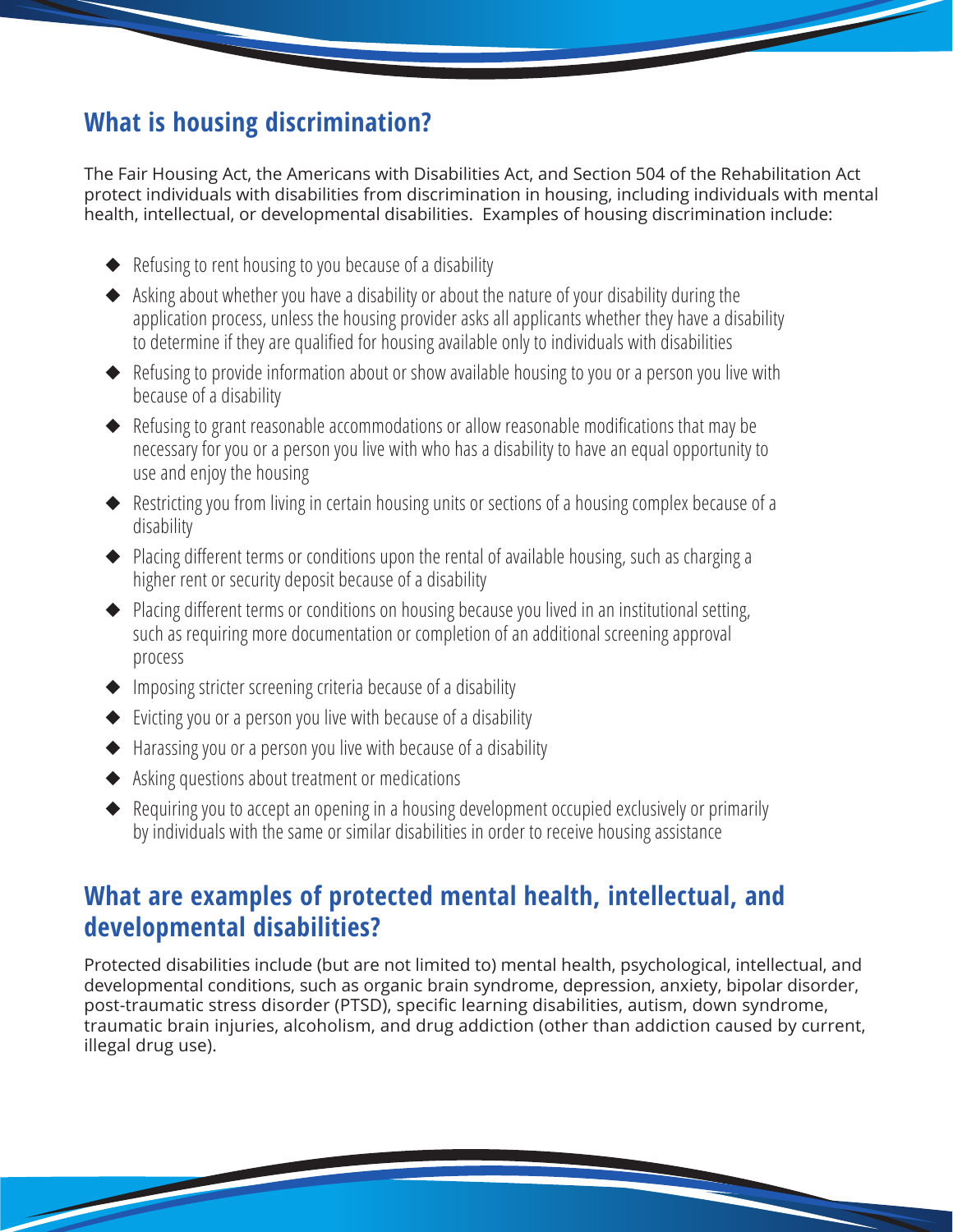## **What are Reasonable Accommodations and Modifications?**

Reasonable accommodation or modifications are changes in rules, policies, practices, services, or the physical structure of a dwelling that may be necessary to afford a person with a disability an equal opportunity to use and enjoy housing. In housing with HUD funding, structural changes to a unit or public or common use area are considered reasonable accommodations that the housing provider must provide. Some examples of reasonable accommodation and modification requests may include:

- $\blacklozenge$  Asking to have an assistance animal when there is a "no pets" policy
- ◆ Asking for help with completing an application or other paperwork
- ◆ Asking that a housing provider allow a live-in aide or other support services
- ◆ Asking that a housing provider extend a limited application period or allow flexible application procedures
- ◆ Asking to change the due date for rent until after you receive your social security disability check or a short- or long-term disability payment
- ◆ Asking for physical changes to a dwelling or common area related to mobility or sensory needs
- ◆ Asking to remain on a waiting list after not responding to requests within the time period because of a disability-related reason
- ◆ Asking for additional time to move into a unit when you reach the top of a waiting list but cannot move because of a disability-related reason, such as treatment or hospitalization
- ◆ Providing different references, like a social worker, when you may have limited or no recent rental or employment history due to a hospitalization

You must have a disability-related need for the requested accommodation or modification. A housing provider may only ask for additional limited information if your disability or your need for the accommodation or modification is not obvious or known to the provider. A housing provider must discuss your request with you before denying it.

## **When should an individual ask for an accommodation or modification?**

At any time when you need a change to a rule, policy, practice, service, or physical structure to the dwelling to fully benefit from your housing or to participate in a HUD-funded program or activity. You should explain what type of accommodation or modification you are requesting. If the need for the request is obvious or already known to your housing provider, you do not need to provide any other information. If the need for the request is not obvious or not known to the provider, then you may need to explain the relationship between the requested accommodation or modification and your disability. You cannot be required to provide detailed medical information.

A family member, friend, or advocate can also make the request for you. You are not required to make the request in a particular manner or at a particular time, but it is usually helpful if you make the request in writing. You may wish to ask if the housing provider has a preferred way for submitting a request. However, housing providers must consider your reasonable accommodation or modification requests even if you do not use the preferred forms or procedures.